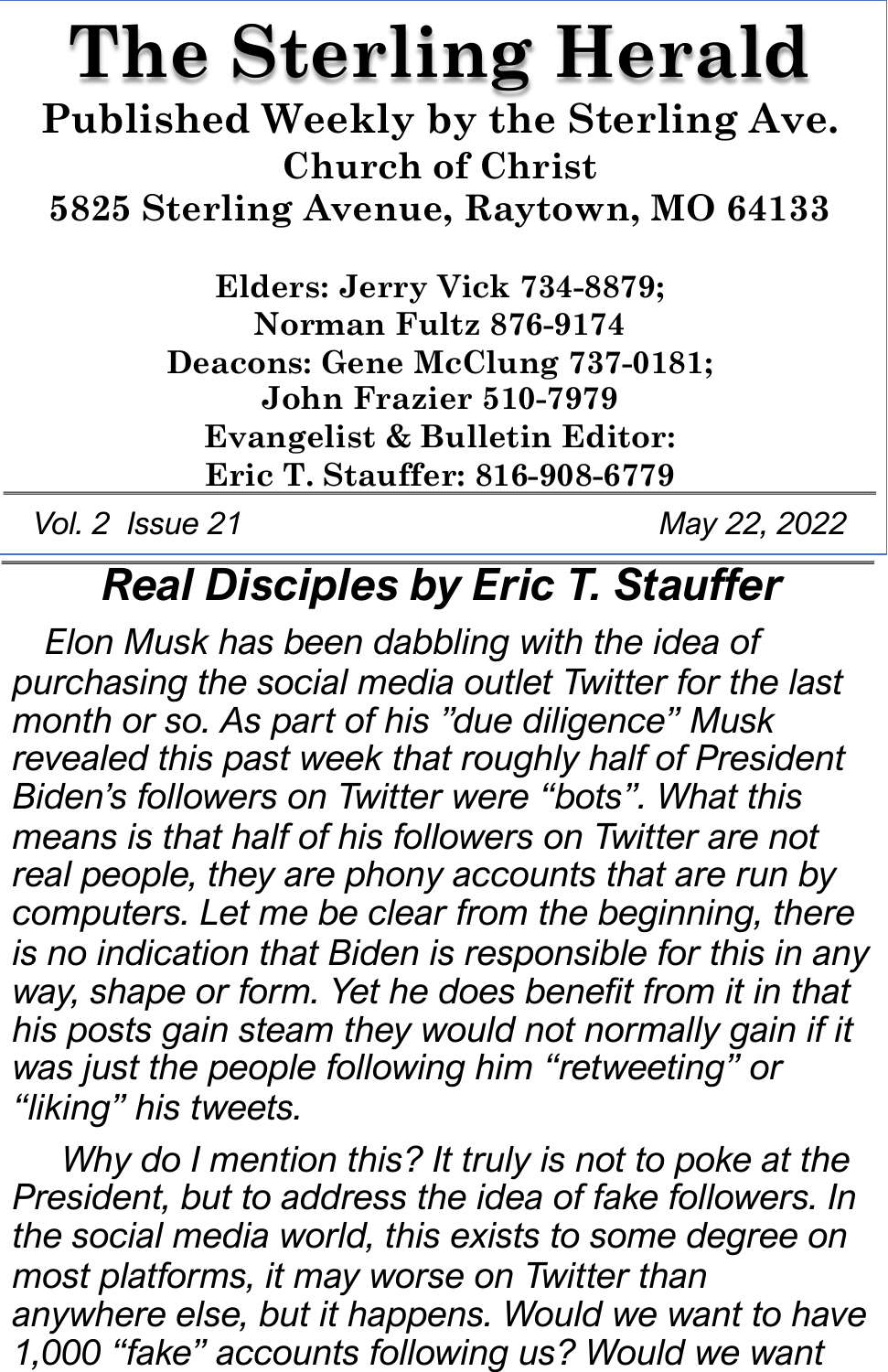### The Sterling Herald

*1,000 "fake" accounts retweeting what we had to say? It might seem like a good idea, but it really hampers the cause when the fake stuff is discovered. It does lend credibility to what we have to say if our support system are fake computer accounts. I truly think this is why Jesus silenced demons when He cast them out because they would not be a help to His cause. What we see in Jesus is the real disciples backing up the teaching of Jesus, we see real people testifying to His power and what he had done for them(John 9:24-33).* 

*So again, where does that put us? What we want to be are real disciples because that is what we claim to be. We want the world to realize that we are not fake followers of Jesus, or "fake accounts" of Jesus. What we want the world to see is that we are real disciples of Jesus. Think about the song in our songbooks "The World's Bible". That song is essentially challenging us to be REAL disciples, not a "bot farm" for the Lord. He does not want, or need, that. He wants more of what happened in John 9, when the blind man who had been healed took the Pharisees to task for not believing what had been shown them and told them of Jesus. That is a true testimony and showing the world that will bring more to follow Jesus in the future. May God bless us in our efforts to be true disciples of the Lord and in turn bless us with an eternal rest with Him in heaven!*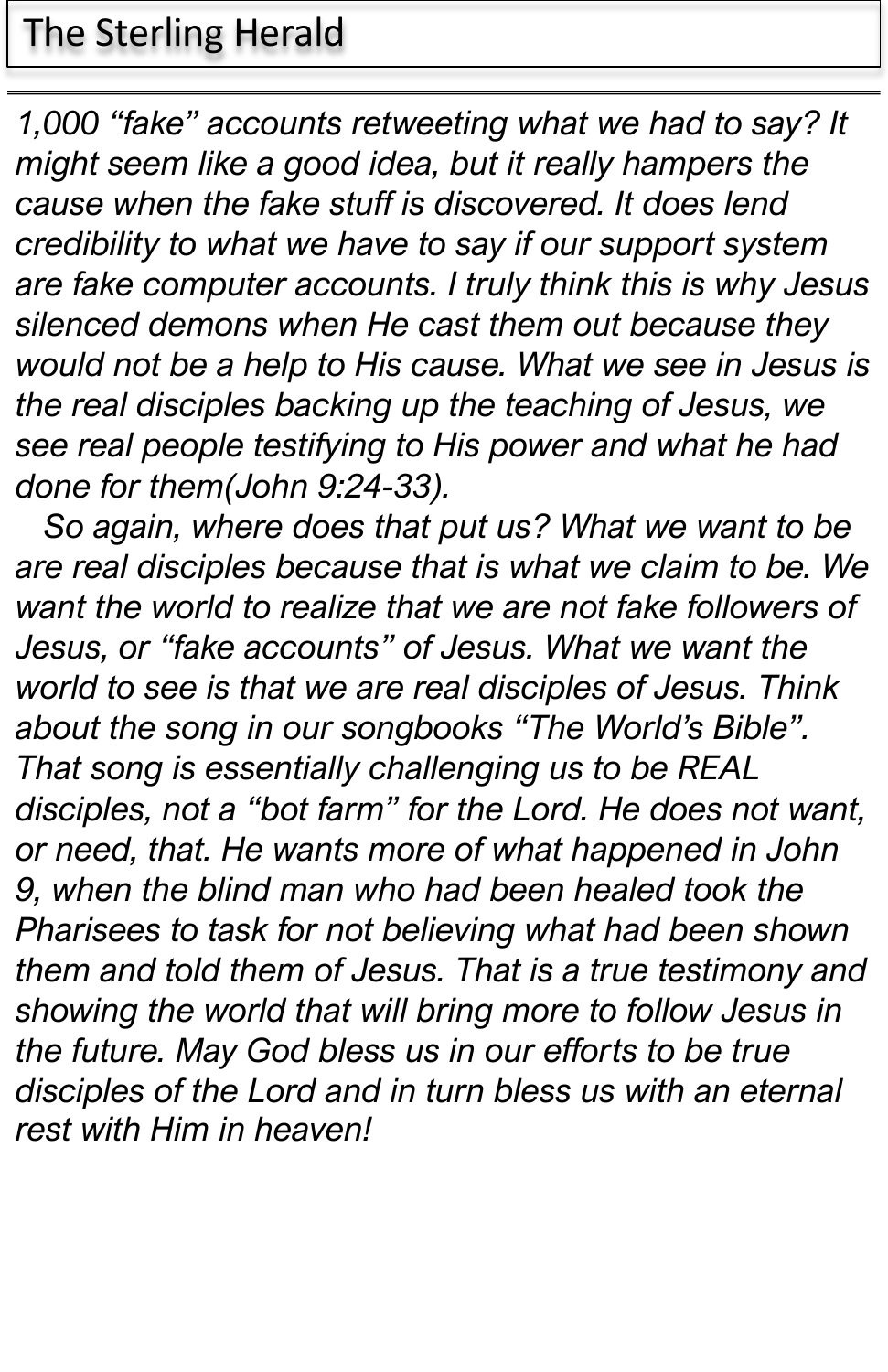## *30 Things in the Bible*

*I have started and will continue a study on some ideas that are basic Bible knowledge, yet they are concepts the world does not understand are in the Bible. I got this idea from Chuck Bartlett in Kirkwood, Missouri and also* received the general topics from him as well. These will *be presented once a week through Facebook and I will also post them on YouTube, please use these as ways to introduce the topic and also I hope you are able to use them to help teach the lost about Christ. The general topic is "30 things in the Bible". Please give feedback to let me know if this is useful and may God bless our efforts to bring the gospel to this part of the world.- Eric Stauffer*

#### *Week 21 reading plan:*

*Monday: 2 Sam. 13-14; Acts 28 Tuesday: 2 Sam. 15-17; Psalm 3, 63; Romans 1 Wednesday: 2 Sam. 18-20; Psalm 34; Romans 2 Thursday: 2 Sam. 21-23; Psalm 18; Romans 3 Friday: 2 Sam. 24; 1 Chron. 21; Romans 4*